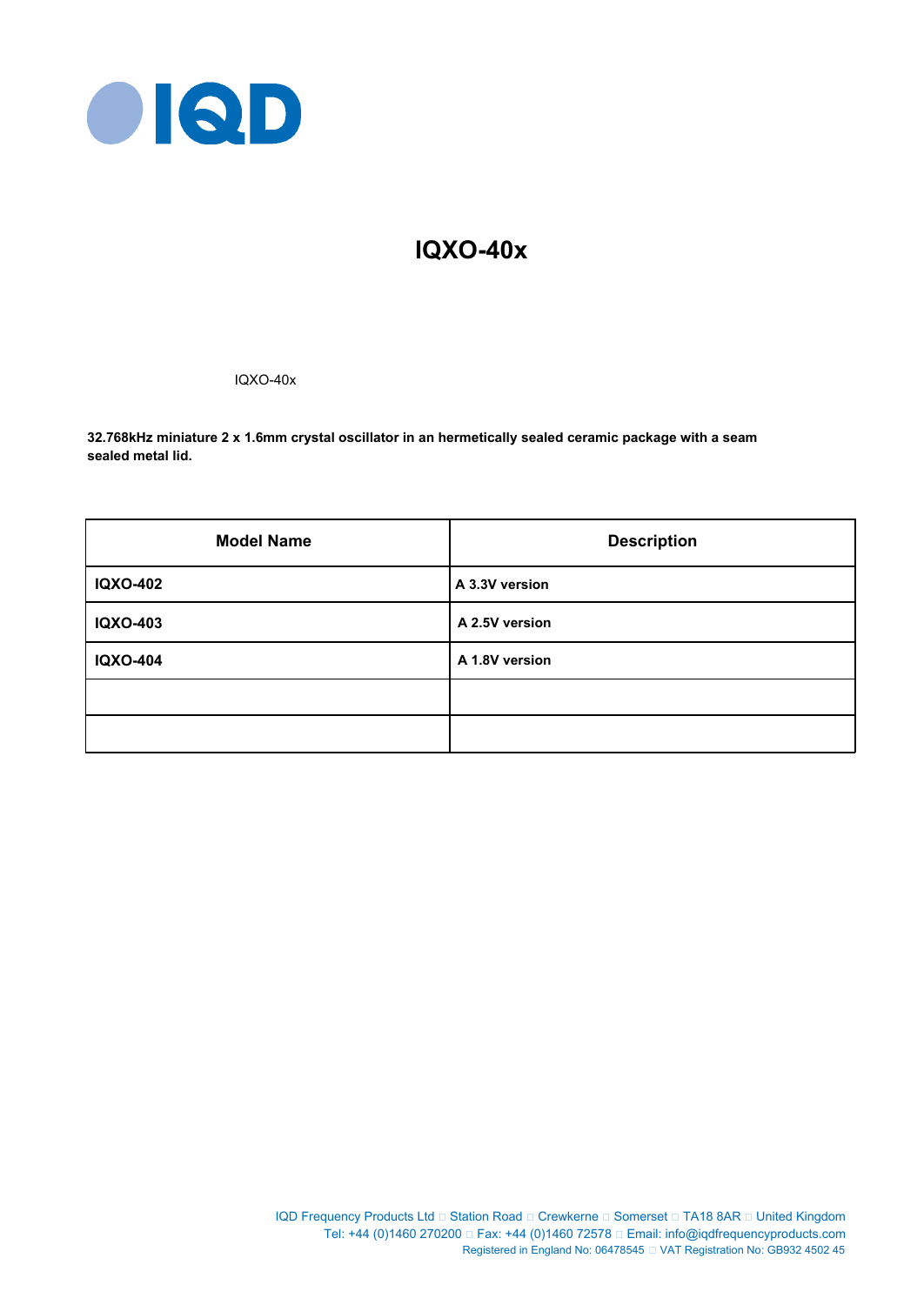

#### **IQXO-402 Crystal Clock Oscillator Specification**

#### **ISSUE 3; November 2021**

#### **Description**

 $\blacksquare$ 32.768kHz miniature 2 x 1.6mm crystal oscillator in an hermetically sealed ceramic package with a seam sealed metal lid.

#### **Frequency Parameters**

- Frequency 32.768kHz
- 
- Frequency Stability ±25.00ppm to ±100.00ppm

#### **Electrical Parameters**

- o. Supply Voltage 3.3V ±10%
- Ageing  $\qquad \qquad \pm 3$ ppm max per year @ 25°C

#### **Operating Temperature Ranges**

- -20 to 70°C Ξ
- -40 to 85°C  $\blacksquare$
- -40 to 125°C

#### **Output Details**

Output Compatibility CMOS  $\blacksquare$ Drive Capability **15pF** 

#### **Output Control**

- Standby Operation:  $\blacksquare$ Logic '1' (≥70%Vs) to pad 1 enables oscillator output Logic '0' (≤30%VS) to pad 1 disables oscillator output; when disabled the oscillator output goes to the high impedance state.
	- No connection to pad 1 enables oscillator output.
- Standby Current:  $\blacksquare$ 10μA max @ -40 to 85°C 20μA max @ -40 to 125°C
- Start-up Time: 10ms max 0.3ms typ to 90% of final amplitude (under ideal conditions @ 25°C)

#### **Environmental Parameters**

- Storage Temperature Range: –55 to 125°C  $\blacksquare$
- $\blacksquare$ Shock : 1500G, 0.5ms, 3 times for each surface, total 18 times.
- $\blacksquare$ Vibration: Frequency range: 20~2000Hz, peak to peak amplitude 1.52mm, peak acceleration:20G (196m/s2), 3 directions (X, Y,Z), each cycle: 20min, 4 cycles for each direction.

#### **Ordering Information**

- **Frequency** Model\* **Output** Frequency Stability\* Operating Temperature Range\* Supply Voltage (\*minimum required)
- **Example** 32.768kHz IQXO-402 CMOS ±30ppm –20 to 70C 3.3V

#### **Compliance**

- $\blacksquare$ RoHS Status (2015/863/EU) Compliant
	- REACh Status **Compliant**
- MSL Rating (JDEC-STD-033): Not Applicable $\blacksquare$



#### **Outline (mm)**





 $\mathbf{A}$ 



Underside View

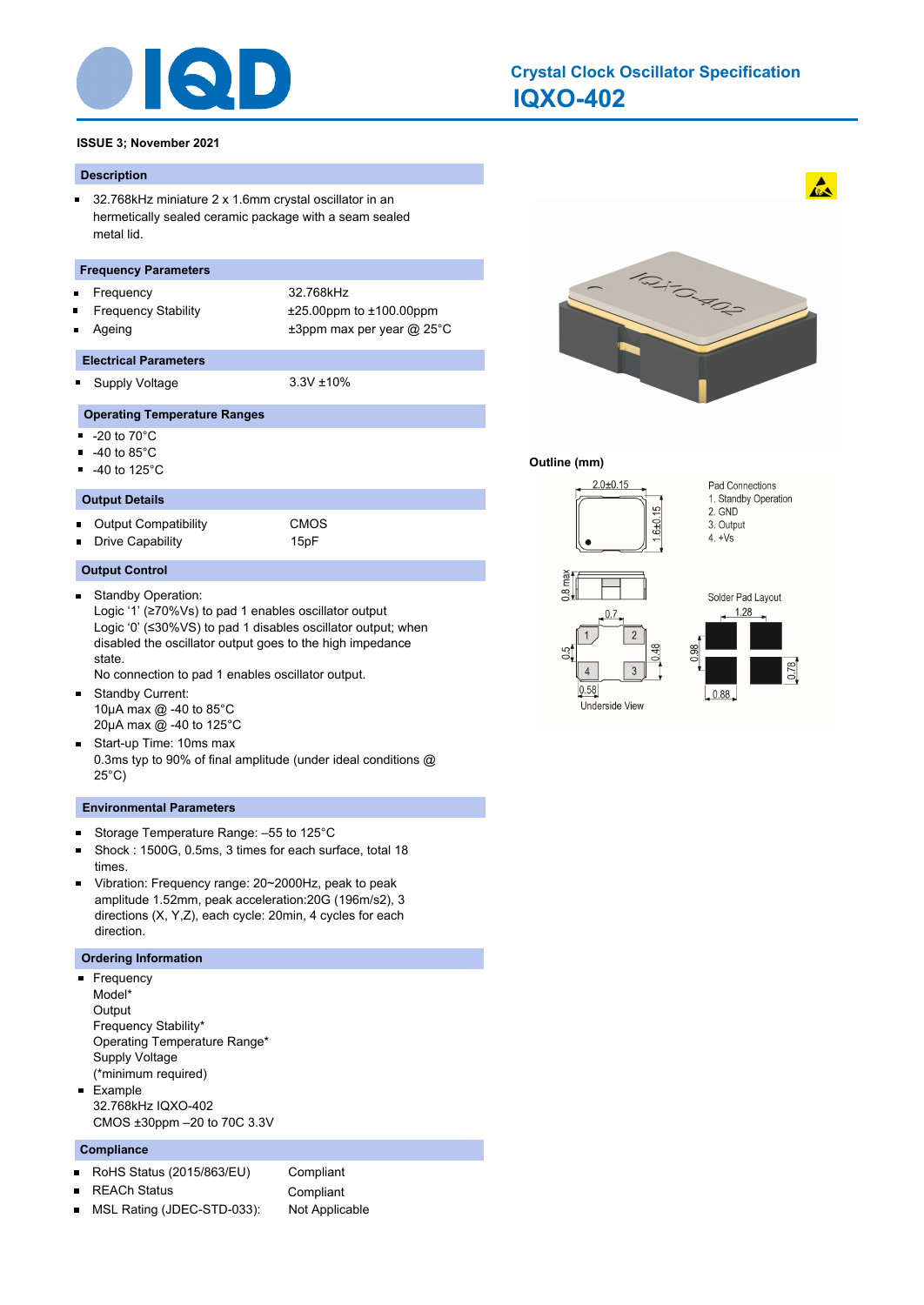

### **ISSUE 3; November 2021**

#### **Packaging Details**

- Pack Style: Cutt In tape, cut from a reel Pack Size: 100
- Pack Style: Reel Tape & reel in accordance with EIA-481-D Pack Size: 3,000

**Electrical Specification - maximum limiting values 3.30V ±10%**

| Frequency | <b>Temperature Range</b> | <b>Stability</b><br>(Min) | Current<br><b>Draw</b> | <b>Rise and Fall</b><br>Time | Duty Cycle |
|-----------|--------------------------|---------------------------|------------------------|------------------------------|------------|
|           | °C                       | ppm                       | mA                     | ns                           | %          |
| 32.768kHz | $-40$ to 85              | ±30.00                    | 0.2                    | 100                          | 40/60%     |
|           | $-40$ to 125             | ±100.00                   | 0.2                    | 100                          | 40/60%     |
|           | $-20$ to $70$            | ±25.00                    | 0.2                    | 100                          | 40/60%     |

*This document was correct at the time of printing; please contact your local sales office for the latest version. Click to view latest version on our website.*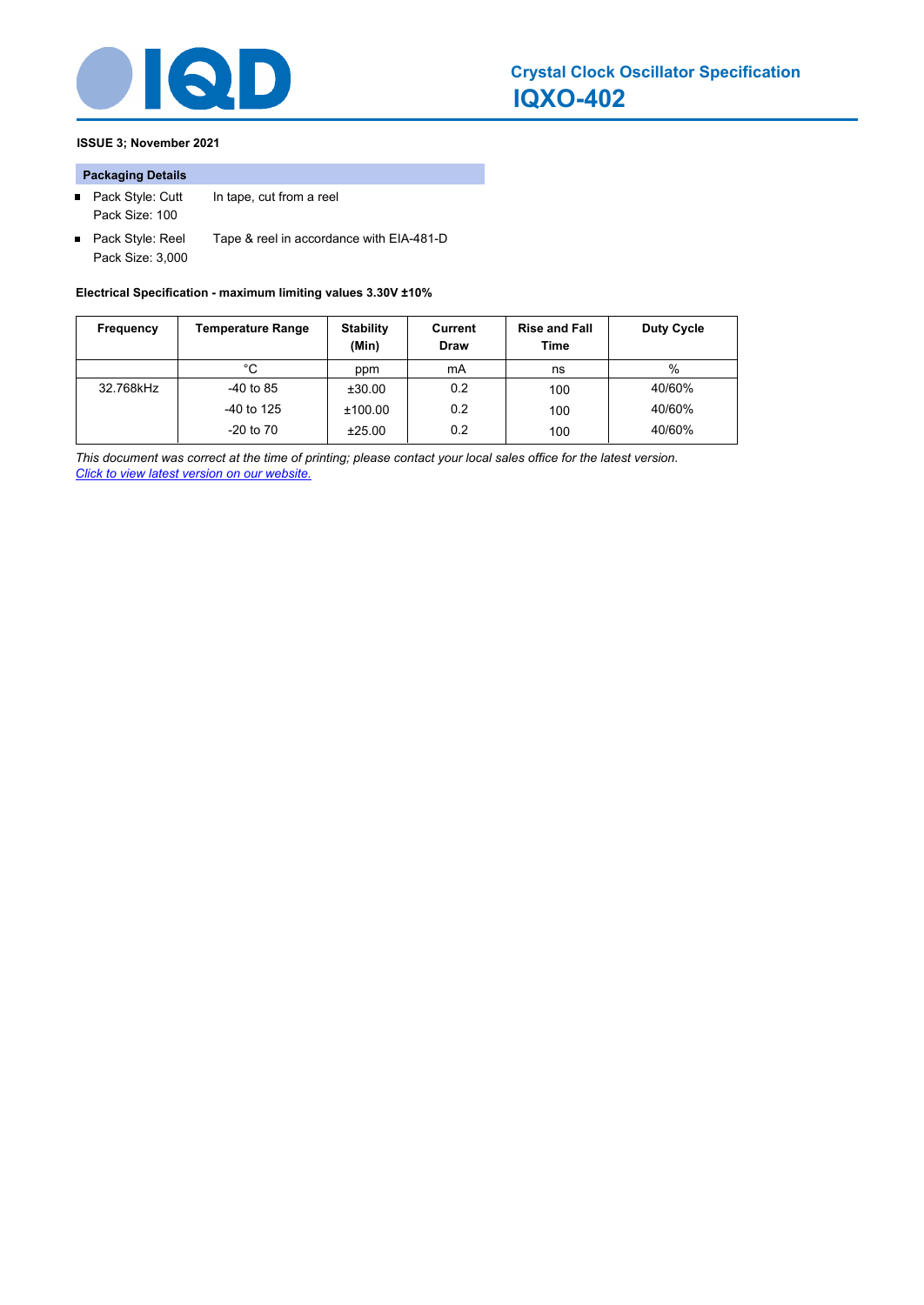

## **IQXO-403 Crystal Clock Oscillator Specification**

#### **ISSUE 3; August 2020**

#### **Description**

 $\blacksquare$ 32.768kHz miniature 2 x 1.6mm crystal oscillator in an hermetically sealed ceramic package with a seam sealed metal lid.

#### **Frequency Parameters**

- Frequency 32.768kHz
- 
- Frequency Stability ±25.00ppm to ±100.00ppm
- Ageing  $\qquad \qquad \pm 3$ ppm max per year @ 25°C

#### **Electrical Parameters**

- $\blacksquare$ Supply Voltage 2.5V ±5%
- Start-up Time: 0.3ms typ, 10ms max  $\blacksquare$

#### **Operating Temperature Ranges**

- -20 to 70°C  $\blacksquare$
- -40 to 85°C
- $\blacksquare$ -40 to 125°C

#### **Output Details**

Output Compatibility CMOS  $\blacksquare$  $\blacksquare$ Drive Capability 15pF

**Output Control**

 $\blacksquare$ 

Standby Operation: Logic '1' (≥70%Vs) to pad 1 enables oscillator output Logic '0' (≤30%VS) to pad 1 disables oscillator output; when disabled the oscillator output goes to the high impedance state.

No connection to pad 1 enables oscillator output.

Standby Current (pad 1 at logic '0'):  $\blacksquare$ 10μA max @ -40+85°C 20μA max @ -40+125°C

#### **Environmental Parameters**

- Storage Temperature Range: –55 to 125°C  $\blacksquare$
- Shock : 1500G, 0.5ms, 3 times for each surface, total 18  $\blacksquare$ times.
- $\blacksquare$ Vibration: Frequency range: 20~2000Hz, peak to peak amplitude 1.52mm, peak acceleration:20G (196m/s2), 3 directions (X, Y,Z), each cycle: 20min, 4 cycles for each direction.

#### **Ordering Information**

- Frequency  $\blacksquare$ Model\* **Output** Frequency Stability\* Operating Temperature Range\* Supply Voltage (\*minimum required) Example  $\blacksquare$
- 32.768kHz IQXO-403 CMOS ±30ppm –20 to 70C 2.5V

#### **Compliance**

|                | RoHS Status $(2015/863/EU)$ | Compliant      |
|----------------|-----------------------------|----------------|
|                | $\blacksquare$ REACh Status | Compliant      |
| $\blacksquare$ | MSL Rating (JDEC-STD-033):  | Not Applicable |



#### **Outline (mm)**









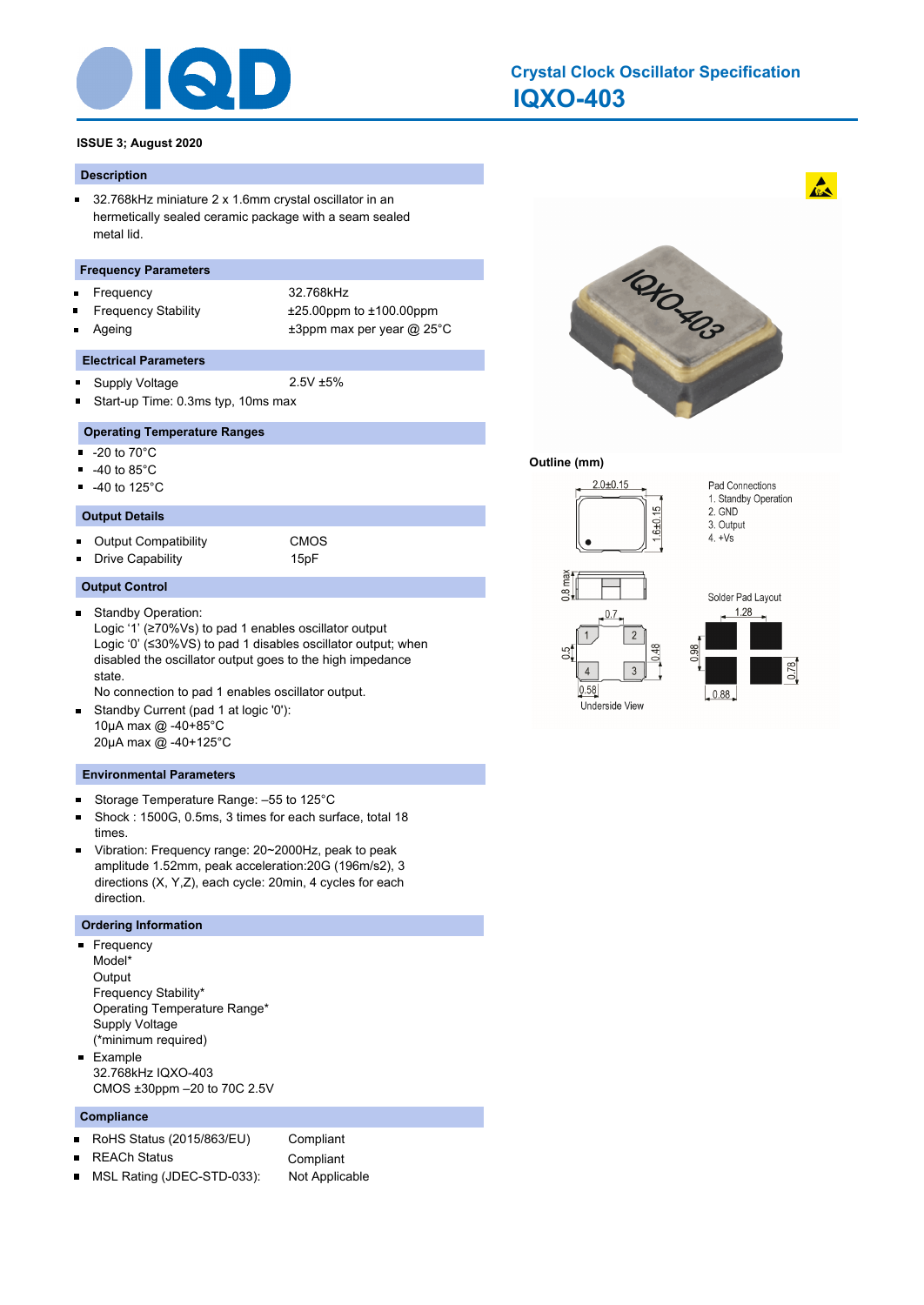

### **ISSUE 3; August 2020**

#### **Packaging Details**

- Pack Style: Reel Tape & reel in accordance with EIA-481-D Pack Size: 3,000
- Pack Style: Cutt In tape, cut from a reel Pack Size: 100

#### **Electrical Specification - maximum limiting values 2.50V ±5%**

| Frequency | Temperature Range | <b>Stability</b><br>(Min) | Current<br><b>Draw</b> | <b>Rise and Fall</b><br>Time | Duty Cycle |
|-----------|-------------------|---------------------------|------------------------|------------------------------|------------|
|           | °C                | ppm                       | mA                     | ns                           | %          |
| 32.768kHz | $-40$ to 85       | ±30.00                    | 0.2                    | 100                          | 40/60%     |
|           | $-40$ to 125      | ±100.00                   | 0.2                    | 100                          | 40/60%     |
|           | $-20$ to $70$     | ±25.00                    | 0.2                    | 100                          | 40/60%     |

*This document was correct at the time of printing; please contact your local sales office for the latest version. Click to view latest version on our website.*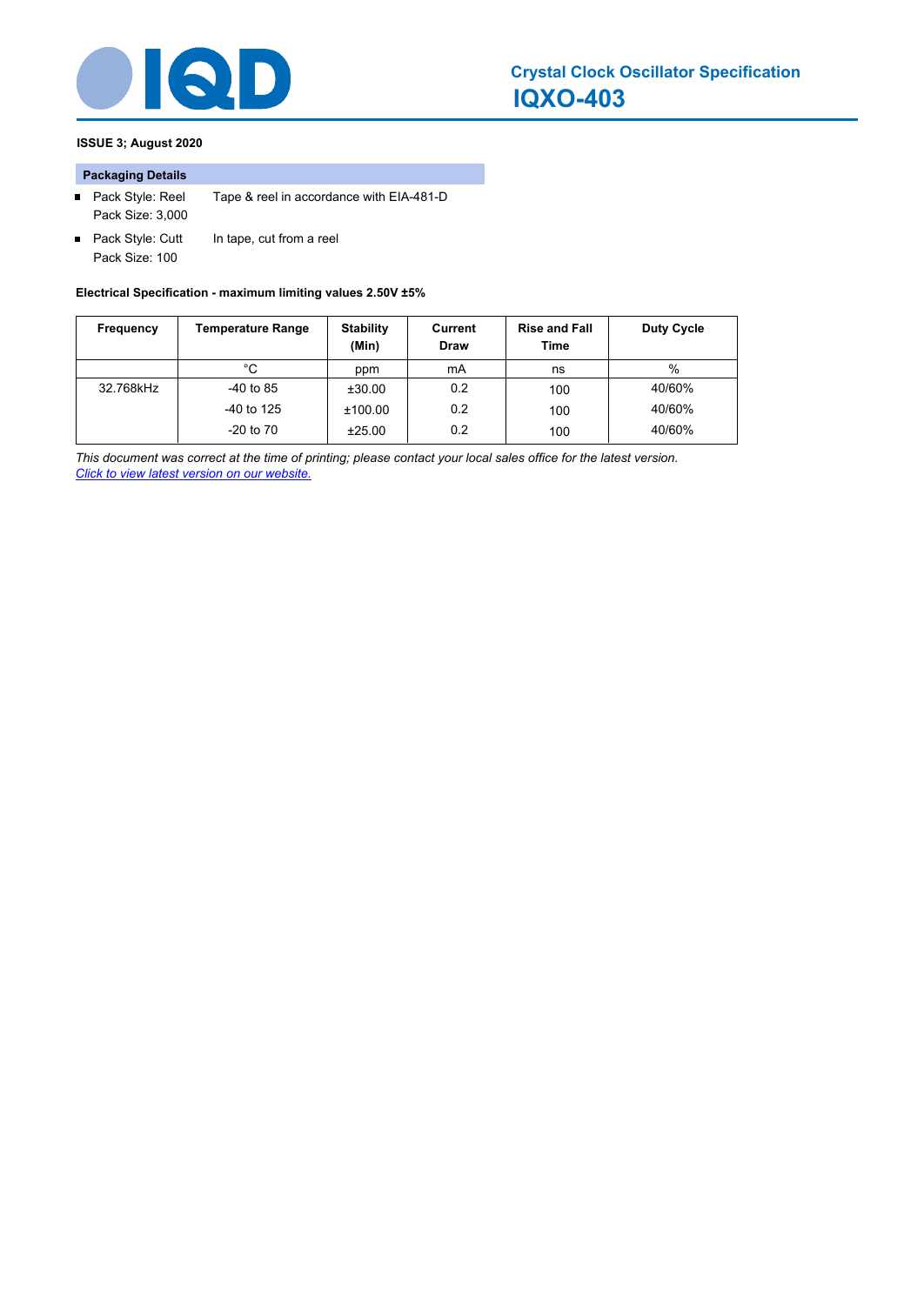

#### **IQXO-404 Crystal Clock Oscillator Specification**

#### **ISSUE 3; February 2022**

#### **Description**

 $\blacksquare$ 32.768kHz miniature 2 x 1.6mm crystal oscillator in an hermetically sealed ceramic package with a seam sealed metal lid.

#### **Frequency Parameters**

- Frequency 32.768kHz
- 
- Frequency Stability ±25.00ppm to ±100.00ppm

#### **Electrical Parameters**

- o. Supply Voltage 1.8V ±5%
- Ageing  $\qquad \qquad \pm 3$ ppm max per year @ 25°C

#### **Operating Temperature Ranges**

- -20 to 70°C Ξ
- -40 to 85°C  $\blacksquare$
- -40 to 125°C

#### **Output Details**

Output Compatibility CMOS  $\blacksquare$ Drive Capability **15pF** 

#### **Output Control**

- Standby Operation:  $\blacksquare$ Logic '1' (≥70%Vs) to pad 1 enables oscillator output Logic '0' (≤30%VS) to pad 1 disables oscillator output; when disabled the oscillator output goes to the high impedance state.
	- No connection to pad 1 enables oscillator output.
- Standby Current:  $\blacksquare$ 10μA max @ -40 to 85°C 20μA max @ -40 to 125°C
- Start-up Time: 10ms max 0.3ms typ to 90% of final amplitude (under ideal conditions @ 25°C)

#### **Environmental Parameters**

- Storage Temperature Range: –55 to 125°C  $\blacksquare$
- $\blacksquare$ Shock : 1500G, 0.5ms, 3 times for each surface, total 18 times.
- $\blacksquare$ Vibration: Frequency range: 20~2000Hz, peak to peak amplitude 1.52mm, peak acceleration:20G (196m/s2), 3 directions (X, Y,Z), each cycle: 20min, 4 cycles for each direction.

#### **Ordering Information**

- **Frequency** Model\* **Output** Frequency Stability\* Operating Temperature Range\* Supply Voltage (\*minimum required)
- **Example** 32.768kHz IQXO-404 CMOS ±30ppm –20 to 70C 1.8V

#### **Compliance**

- $\blacksquare$ RoHS Status (2015/863/EU) Compliant
	- REACh Status **Compliant**
- MSL Rating (JDEC-STD-033): Not Applicable $\blacksquare$



#### **Outline (mm)**



Underside View



 $\mathbf{A}$